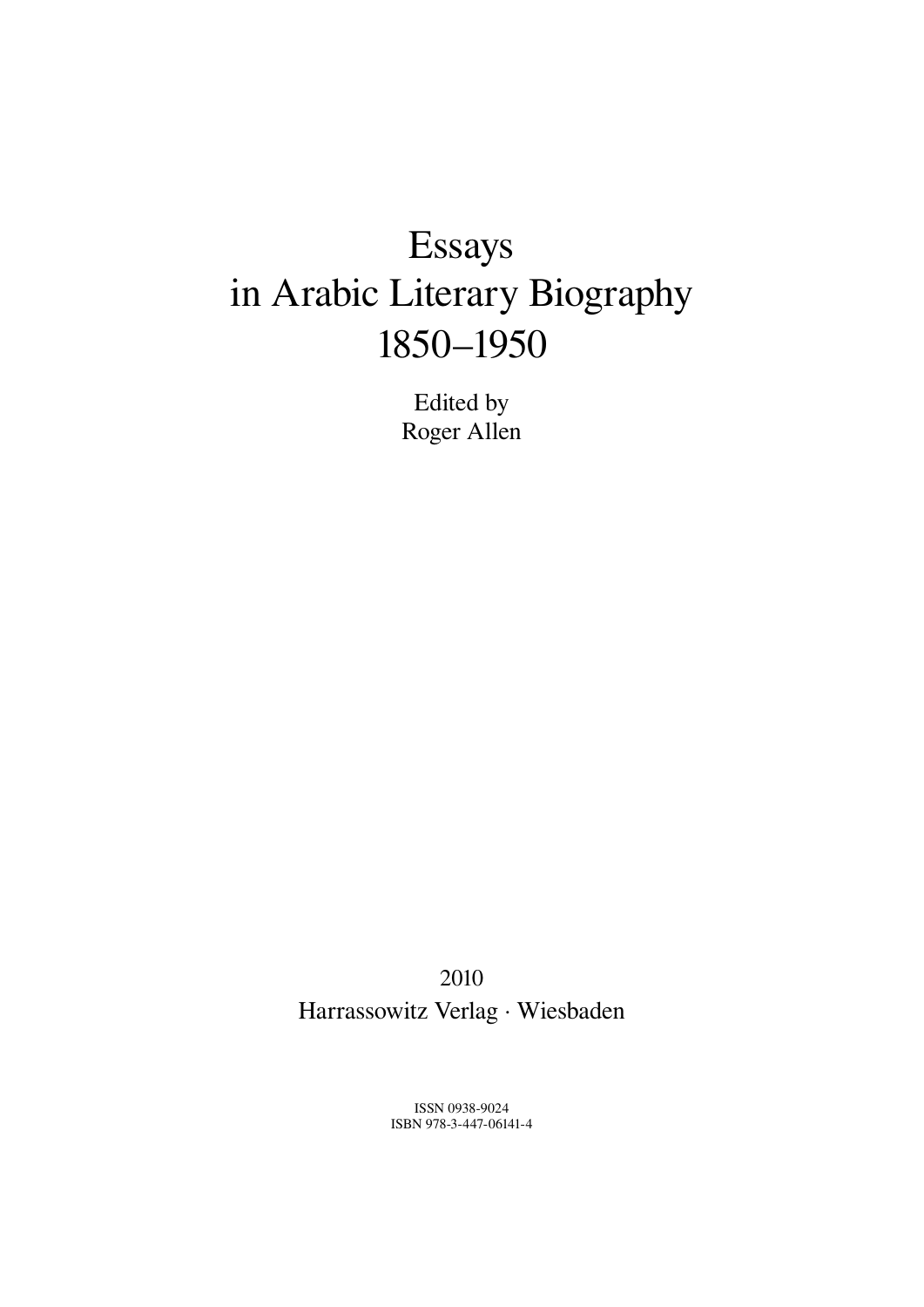## Contents

|                          | 1   |
|--------------------------|-----|
| <b>Christopher Stone</b> | 23  |
| Robin Ostle              | 32  |
| Paul Starkey             | 37  |
| Muhsin al-Musawi         | 44  |
| Ibrahim Taha             | 51  |
| Terri DeYoung            | 57  |
| Ibrahim Taha             | 71  |
| William Granara          | 79  |
| Salma Khadra Jayyusi     | 86  |
| Marilyn Booth            | 93  |
| Dina Amin                | 98  |
| Miriam Cooke             | 113 |
| Michelle Hartman         | 125 |
| Roger Allen              | 137 |
| Michelle Hartman         | 149 |
| Walid Hamarneh           | 160 |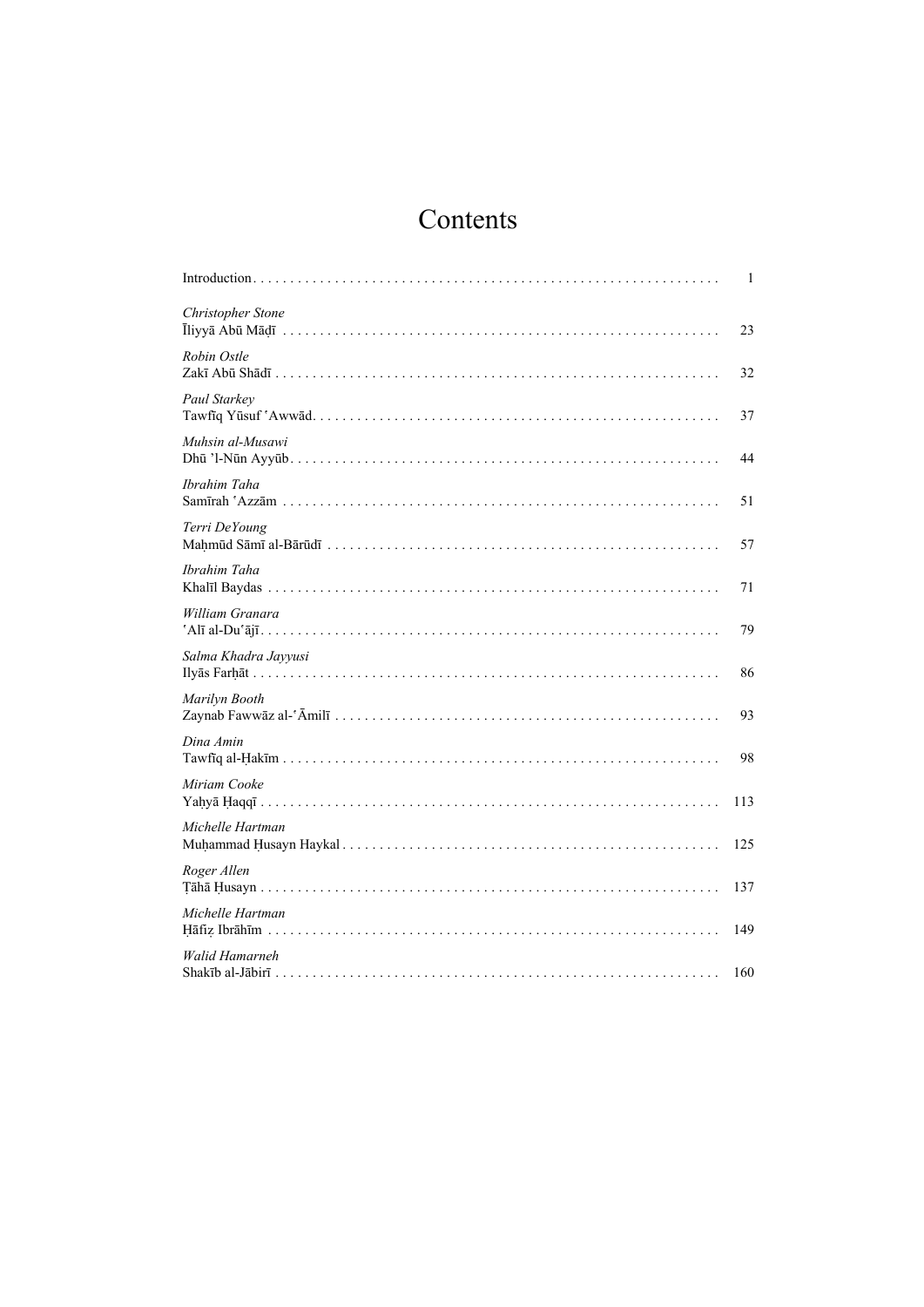| Contents                        | V1  |
|---------------------------------|-----|
| Muhsin al-Musawi                | 166 |
| Suheil Bushrui                  | 175 |
| Sabry Hafez                     | 191 |
| Paul Starkey                    | 200 |
| Mohamed-Salah Omri              | 207 |
| <b>William Maynard Hutchins</b> | 219 |
| Terri DeYoung                   | 226 |
| Roger Allen                     | 236 |
| <b>Philip Sadgrove</b>          | 244 |
| Gregory J. Bell                 | 251 |
| <b>Philip Sadgrove</b>          | 265 |
| Terri DeYoung                   | 274 |
| Dina Amin                       | 284 |
| Mohamed-Salah Omri              | 292 |
| Irfan Shahid                    | 304 |
| Walid Hamarneh                  | 317 |
| Terri DeYoung                   | 328 |
| Terri DeYoung                   | 334 |
| Walid Hamarneh                  | 339 |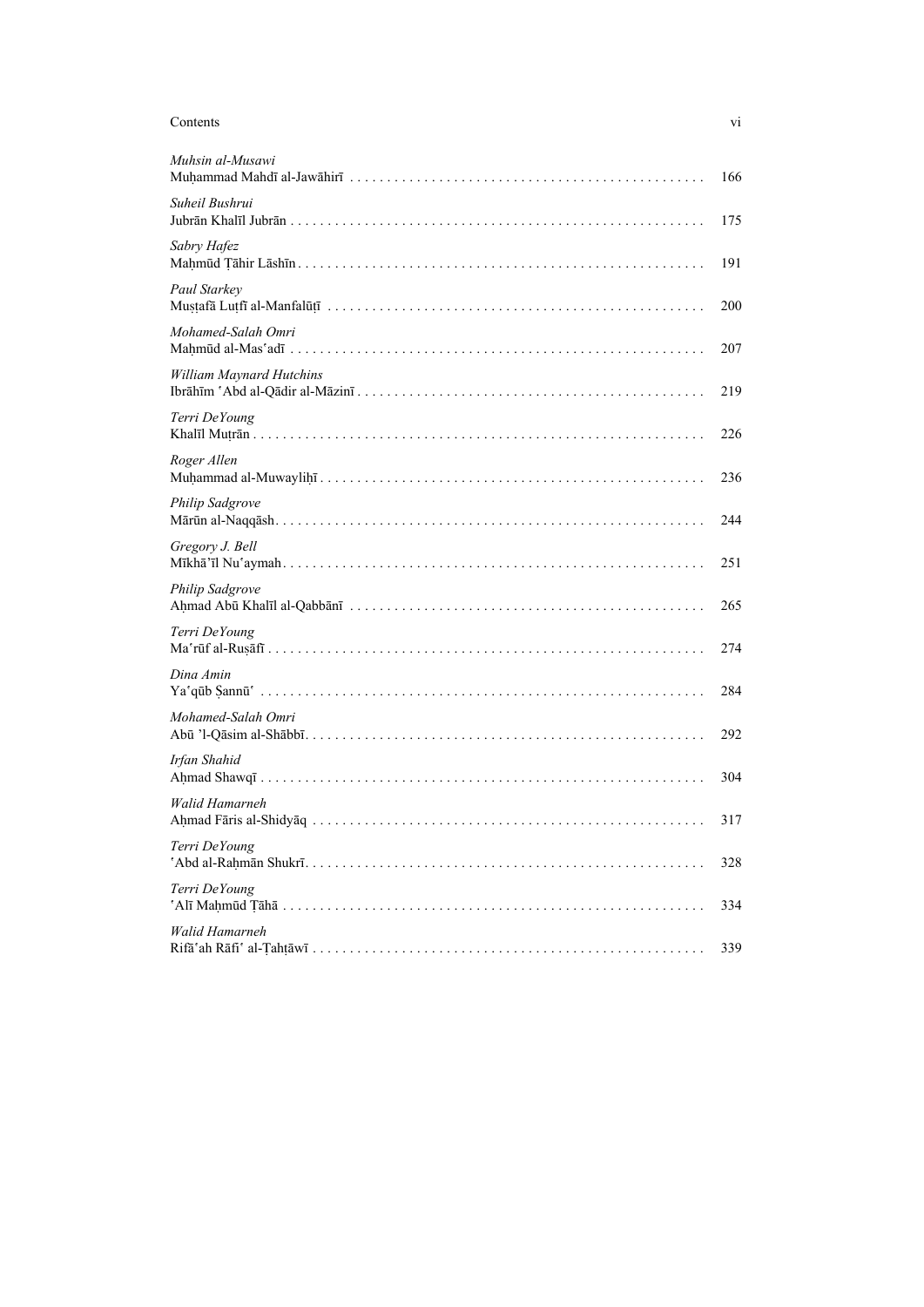#### Contents

| Stephan Guth   |  |
|----------------|--|
|                |  |
| Marilyn Booth  |  |
| Paul Starkey   |  |
| Walid Hamarneh |  |
|                |  |

vii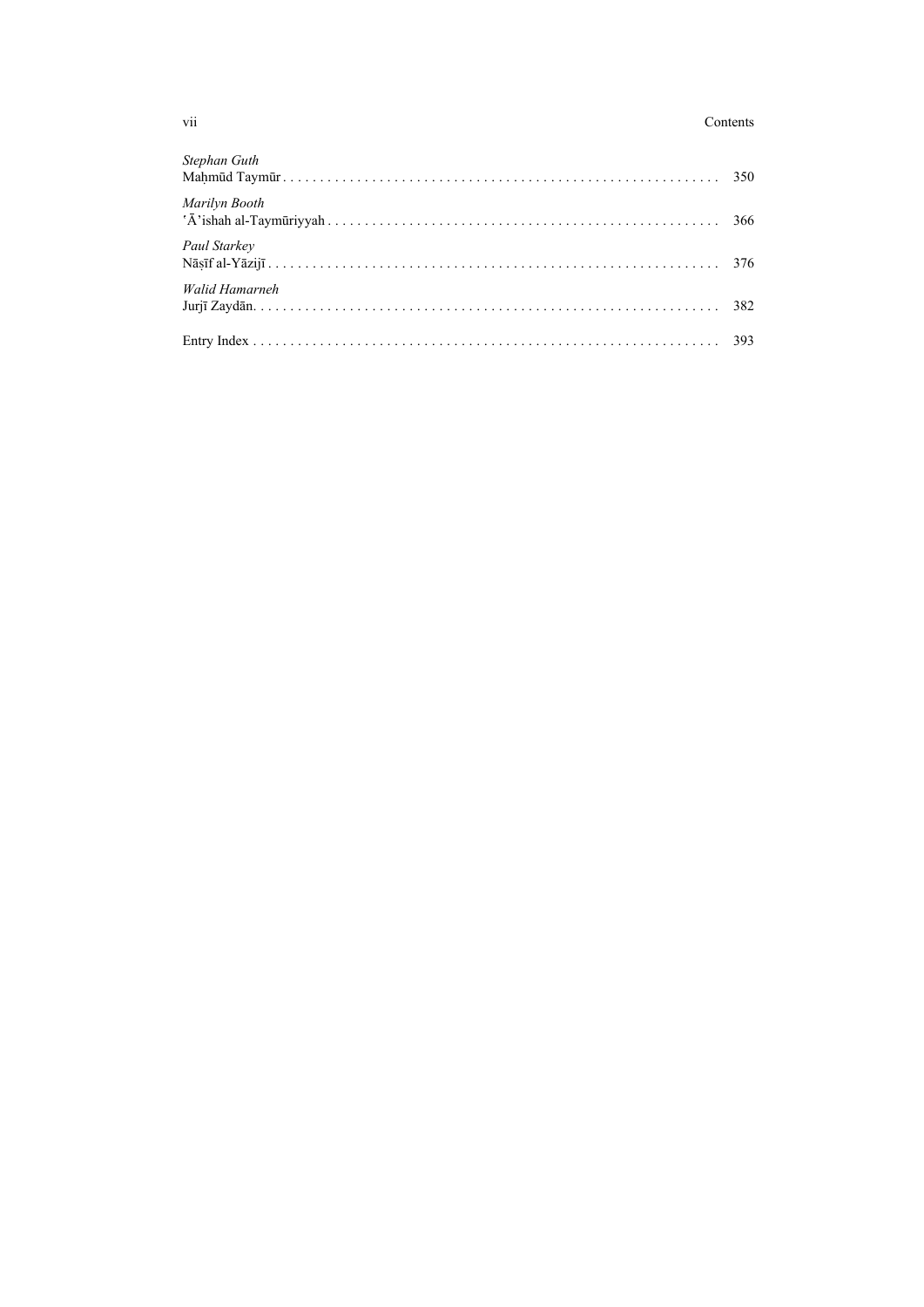### Introduction

#### ROGER ALLEN University of Pennsylvania

This is the third (and last) volume in a series devoted to the biographies of renowned Arab littérateurs. The three volumes have been organized into the following periods<sup>1</sup>:

> Volume 1: 950-1350 Volume 2: 1350-1850 Volume 3: 1850-1950.

While it will be noted that these "periods" are indeed the product of a process of periodization, a favorite activity of historically-based scholarship, it is important for readers of the series to be aware that, as Series-Editor for the volumes, I have selected these chronological subdivisions on the basis of criteria that pay less attention to the more political and dynastic phenomena that have often dictated the organization and subdivision of historical studies devoted to the Arabic-speaking regions, literary-historical studies having been in most cases no different from other foci of historical accounts. By contrast, the principles applied in establishing these timeframes for the four volumes have endeavored to be more reflective of changes in intellectual and cultural milieus and, almost deliberately, to transcend the more traditional historical boundaries of many previous studies of the Arabic literary heritage.

In brief, such previous and more traditional approaches to periodization have identified: (a) a pre-Islamic era (up to 622 CE); (b) an era of

-

Muhammad and the four "Rightly-Guided" caliphs (622-660); the Umayyad dynasty of caliphs (660-750); the Abbasid dynasty (750-1258), often subdivided into two or three sub-periods, and ending with the Mongol sack of Baghdad; a "period of decadence" (1258-1798), sometimes also subdivided into "Mamluk" and "Ottoman" periods, the preferred dividing line being 1516, the Ottoman capture of Cairo; and a "modern period," from 1798 (Napoleon's invasion of Egypt) until whatever the present may be at the time of writing the work in question. Without going into unnecessary detail (at least, in this context), this process of historical periodization has the obvious virtue of linking cultural trends with often cataclysmic processes of political transformation (although it manages to ignore both the fall of Constantinople in 1453 and of Granada in 1492). But the negative aspect of such an approach lies in the fact that the continuities of the literary tradition and the emergence and transformation of literary genres tend to be subordinated to a logic dictated by nonliterary criteria. Thus, while it has to be admitted that the "divides" reflected in the subdivisions of the four volumes of this series are, in a sense as "artificial" as any others in their designation of "breaks" rather than "continuities," I would suggest that they do nevertheless serve as more effective boundaries to the development of literary trends than the more traditional ones briefly described above that rely mostly on other principles.

With regard to the time-period of this fourth volumes in the series, it will immediately be observed that its period of coverage stops at the year 1950, thus focusing in the main on the earlier phases in the development of what is generally known as a "modern" tradition of

<sup>1</sup> It should be noted that a previous volume devoted to the earlier period, 500–950, was published under different circumstances: see Arabic Literary Culture 500–950, ed. Shawkat Toorawa and Michael Cooperson, Dictionary of Literary Biography series no. 311 (Detroit: Thompson Gale, 2005).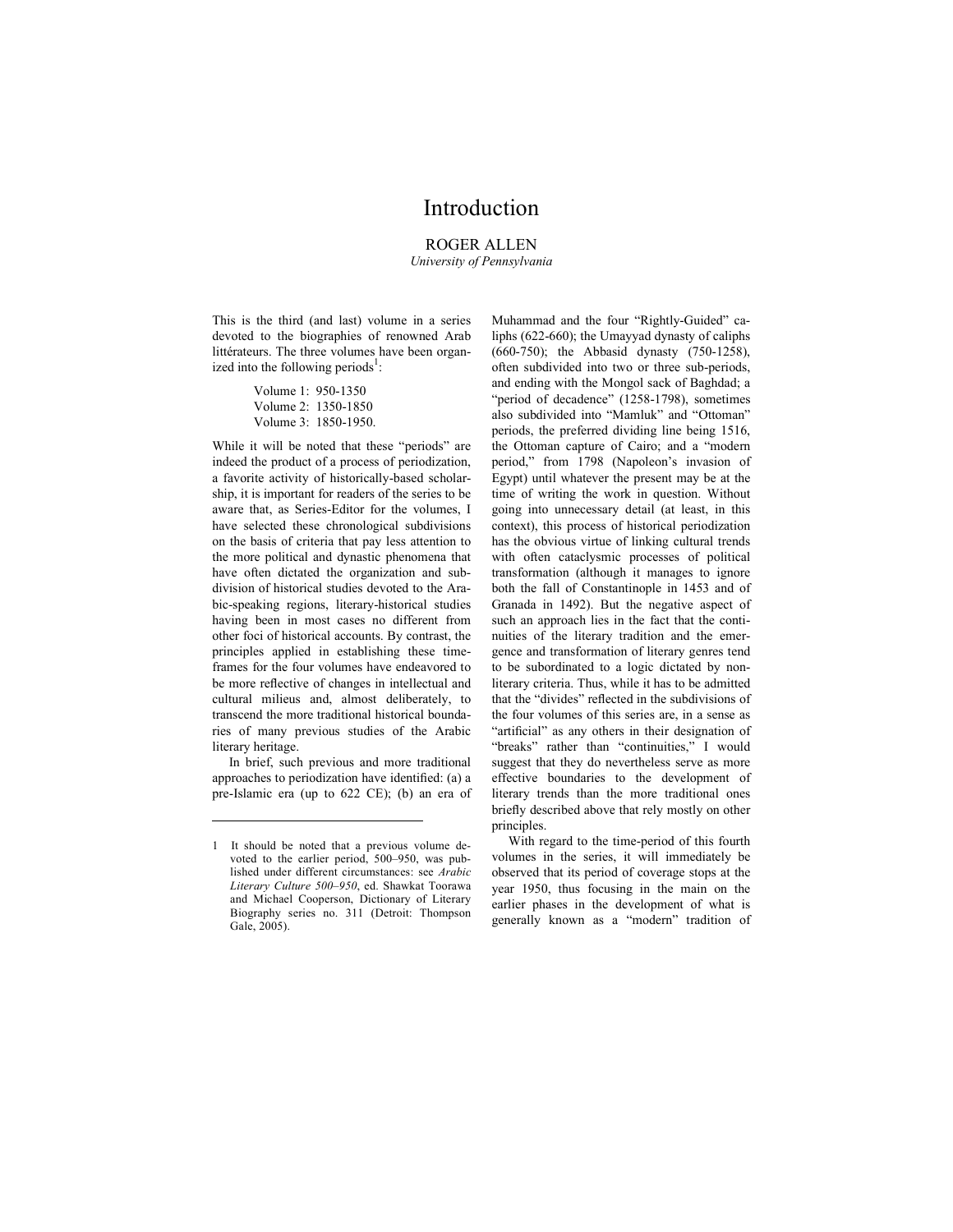#### Introduction 2

Arabic literature and, in more political terms, on the pre-independence and/or colonial period in most of the Arabic-speaking regions. This is a deliberate decision on my part, in that the last half-century (I am writing these words in the summer of 2007) has witnessed both creative writing and literary scholarship developing in ways that suggest that not only would the identification of 40 authors for a post-1950 volumes be an extremely difficult, indeed controversial, task, but also the very generic and geographical diversity of the Arabic-speaking region would render modes of organization other than the chronological one adopted in these four volumes more appropriate. I should also stress that the selection of authors for inclusion in this volume—a difficult task in any case—is based on the "floruit" period of the authors concerned. Just to provide one example, and one that I realize from my own scholarly interests will be controversial enough, the name of Najīb Mahfūz—the Egyptian Nobel Laureate in Literature of 1988 is not included among those discussed in this volume, because, even though he was born in 1911, I would submit that his "floruit" period belongs in the post-independence phase of Egyptian and Arabic literature. It is obviously an aspiration of the present writer and his colleagues to see the volumes of this current project continued into a further set of volumes devoted to the immensely rich tradition of Arabic literary creativity during and following the eventful decade of the 1950s and particularly the many important developments that have followed the so-called "al-naksah" (the setback), the June War of 1967, an event that had the most profound impact on the community of intellectuals throughout the Arabic-speaking world.

These volumes then present to their readers biographical and critical essays on some 120 authors who number among the major figures in the tradition of Arabic literature. As will always be the case when a selection has to be made, other major figures have had to be omitted, not least because these volumes have strived, to the extent possible, to represent the geographical breadth of the region within which Arabic literature has been created and disseminated.

#### Precedents and Problems

In view of the alternative modes of periodization that have just been discussed, it is already obvious that the use of 1850 as a beginning date for the current volume marks a different approach to the chronology and sequence of Arabic literary production in the  $19<sup>th</sup>$  and  $20<sup>th</sup>$  centuries. 1850 is the mid-point in a century that witnessed great changes within many regions of the Arabicspeaking world, but, as recent scholarship has tended to suggest (that of Edward Said being the most prominent), great changes also in the ways in which the Western world regarded the region and its peoples. As Thomas Bauer has clearly demonstrated in a recent article devoted to the problems of traditional literary historical approaches and, in particular, the relationship between the modern and its precedents (Mamluk Studies Review, 9.2 [2005]: 105-32), European interest moved from a fascination with the exotic and different, a trend forwarded, if not triggered, by the image of the culture fostered by the widespread availability of translations of A Thousand and One Nights, to more specifically focused colonial initiatives aimed at the protection of commercial interests (the British in India, for example) and the importation of what were considered "superior" cultural values to regions and cultures that were viewed as "backward" and thus in need of "reform" (and, in many regions, of evangelism as well). Bauer goes on to suggest that the identification of a "decadent" period of Arab and Islamic culture preceding the 19<sup>th</sup> century is not the result of any indigenous scholarly process that set out to analyze elements of continuity and rupture within the intellectual milieus involved, but rather was imposed from the outside; indeed the very notion of such a break in the Arabic literary tradition was to become a very important means whereby to justify this kind of European colonialist logic. What serves to confuse the picture even further is that several Arab cultural historians who were among the most prominent intellectuals, especially in Egypt, during the formative years of the process of modernization—Ahmad Amīn (d. 1954) and Tāhā Husayn (d. 1973), for example—traveled to France to study their own culture within a very different academic milieu and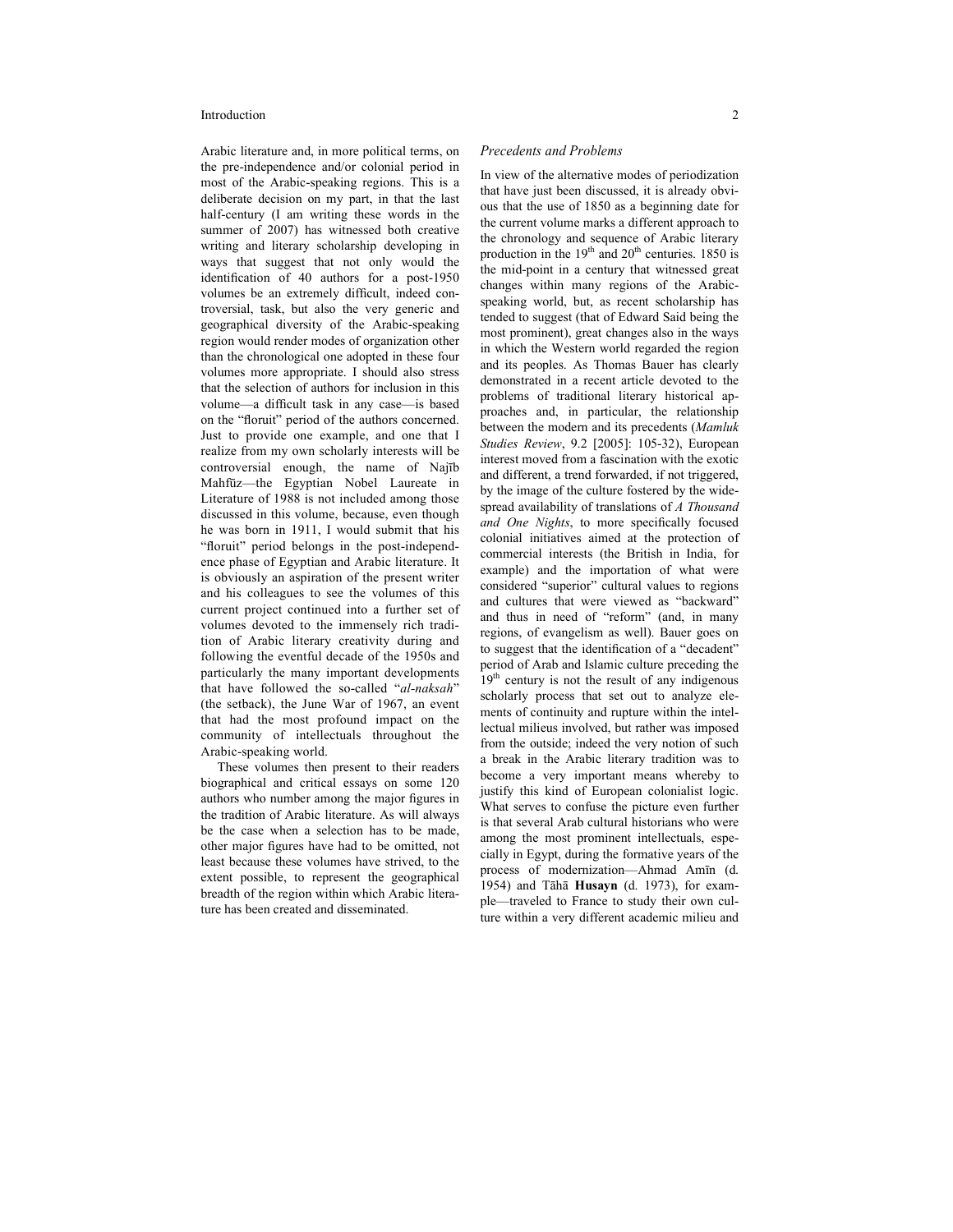returned to their homeland to reproduce the above European attitudes to their pre-modern cultural history in their own works.

The highly questionable validity of these literary-historical premises has been explored in some detail within the articles of Volume 2 of the present series, devoted to the "pre-modern" period in question (albeit with chronological boundaries different from those usually applied). However, as we move towards a discussion of the mid-19<sup>th</sup> century as the starting-point of this volume and the relationship of its trends to what went before, it seems useful to identify, as Bauer does in his article cited above, some of the literary trends that cast doubt on the ascription of "decadence" to the period in question, not least because many of those same trends are prominent features of the initial phases of the post-1850 period.

To begin with, there is a delight in all literary genres in exploring, and indeed playing with, the lexical and rhetorical dimensions of the Arabic language: cryptograms in poetic form that use the numerical value of the graphemes of the Arabic alphabet to produce lines of poetry that add up to the year of its composition (or, more appropriately, the birthdate of the ruler of the time, panegyric still occupying the position that it has held for many centuries as the most widespread and profitable poetic genre), and elaborate exercises in rhyming, cadenced prose (the Arabic term is saj') whereby the prestige narrative form of the maqāmah, originally developed in the  $10<sup>th</sup>$  century CE, is used for variety of purposes—depictions of the life of the populace, veiled criticism of political and religious figures, moral and homiletic wisdom, and sheer entertainment. There is, particularly among the increasingly important secretarial class within the chancelleries of the court, a continuing interest in compilation of information and anecdote of astonishing variety and of manuals prepared by members of this class for their peers and successors devoted to every aspect of the scribal profession and its adjuncts. There is also evidence of a wide variety of performance-media that may be termed "dramatic." These range from scripts of actual plays, to the enactment of religious rituals (particularly among the Shi'a populations), to puppet performances and shadowplays; it is only within a context in which one demands the existence of a building called a "theater" and the acceptance of a particular dramatic work as being part of a literary canon that it is possible to claim that the pre-modern Arabic-speaking regions had no tradition of drama. Finally, among these general features we can point to the existence of a number of works that indicate a narrowing of the large chasm that traditionalist scholarship had established between "elite" and "popular" literature, the dividing line being mostly based on assessments of the "probity" of different levels of the Arabic language, between al-lughah al-fushā (the more correct language), the level with the Qur'ān itself as its inimitable model, that is characteristic of (required for) any ascription of cultural value on the one hand, and al-lughah al-dārijah (or 'āmmiyyah), the language of the plebs on the other. Robert Irwin (in his introductory survey, The Arabian Nights: a companion [London: Penguin Books, 1995] has done an excellent job in making scholars aware of the large amount of literature (including the types and themes mentioned above) composed or compiled during this pre-modern era that uses one of a large variety of medial levels of language between these two poles.

It is clear, I trust, that the trends just mentioned are merely a small part of a period in Arabic literary history (c. 1150-1850), the first centuries of which Bauer is prepared to term "one of the apogees of Arabic literature" (p. 129). It is equally clear that, from a critical and esthetic stand-point, the values implicit in the continued publication and popularity of these types of literary expression reflect modes of appreciation and assessment that are widely at variance with those that have been applied to Western literary works over several centuries. While acknowledging (and regretting) the failure of much Western scholarship to engage with such critical differences and their implications for literary-historical evaluation, I have chosen here merely to identify these particular aspects of that "pre-modern" era since they are precisely those that are encountered by the earliest representatives of the century that is our concern in